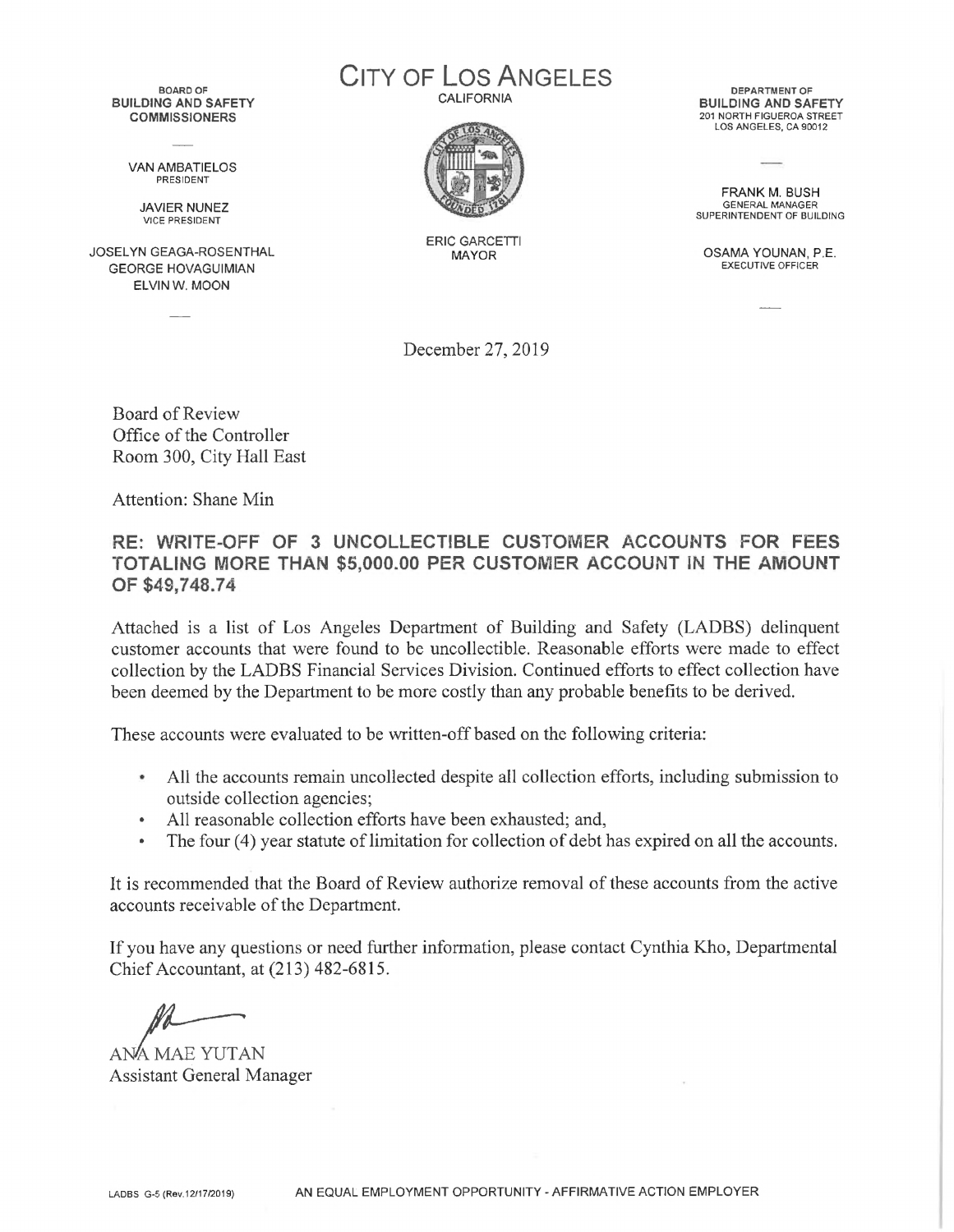## **LOS ANGELES DEPARTMENT OF BUILDING AND SAFETY REQUEST FOR BOARD OF REVIEW APPROVAL FOR WRITE OFF OF OUTSTANDING ACCOUNTS GREATER THAN \$5000 AS OF 12/18/2019**

|                   |                                  |                                                       |                   |                                        |                                                         |                  |                  |                       |                 |                         |                              |                             |                                         |                 |            |                | SECONDA   |                  |                                                                                                                |
|-------------------|----------------------------------|-------------------------------------------------------|-------------------|----------------------------------------|---------------------------------------------------------|------------------|------------------|-----------------------|-----------------|-------------------------|------------------------------|-----------------------------|-----------------------------------------|-----------------|------------|----------------|-----------|------------------|----------------------------------------------------------------------------------------------------------------|
|                   |                                  |                                                       |                   |                                        |                                                         |                  |                  |                       |                 |                         |                              |                             |                                         |                 | PRIMAR'    |                | <b>RY</b> | SECONDA          |                                                                                                                |
|                   |                                  |                                                       |                   |                                        |                                                         |                  |                  |                       |                 | $(A + B + C)$           |                              |                             |                                         |                 | COLLECTI   | PRIMARY        | COLLECT   | <b>RY</b>        |                                                                                                                |
|                   |                                  |                                                       |                   | ۵۱                                     |                                                         |                  |                  | (F)                   |                 | D - E)                  |                              |                             |                                         |                 | ON         | COLLECTIO      | ON        | <b>COLLECTIO</b> |                                                                                                                |
| <b>CUST ACCT</b>  | <b>INV NBR</b>                   | <b>INV TYPE</b>                                       | <b>INV PRT DT</b> | PRINCIPAL                              | PENALTY                                                 | <b>INTEREST</b>  | <b>COLL FEE</b>  | PAY AMT               | <b>PAY DATE</b> | <b>TOTAL DUE</b>        | <b>DIVISION</b>              | <b>JOB ADDR</b>             | <b>CUST NAME</b>                        | JOB APN AGENCY  |            | <b>N DATE</b>  | AGENCY    | <b>N DATE</b>    | <b>WRITE OFF REASON</b>                                                                                        |
| 1 190100025-0     |                                  | 646837-2 ELEVATOR                                     | 4/3/2015          | \$1,216.22                             | 596.86                                                  |                  | \$324.54         | \$1,216.22            | 12/9/2015       |                         | 921.40 ELEVATOR              | 611 S CATALINA ST           | SOUTHCOAST ELEVATOR &                   | 120005010       | <b>NCO</b> | 7/20/201       |           |                  | Statute of Limitation Expired.                                                                                 |
|                   |                                  |                                                       |                   |                                        |                                                         |                  |                  |                       |                 |                         |                              |                             | ESCALATOR COMPANY INC                   |                 |            |                |           |                  |                                                                                                                |
|                   | 2 190100025-0 651027-5 ELEVATOR  |                                                       |                   | $5/12/2015$ \$ 1,563.71 \$ 767.38 \$   |                                                         |                  |                  | $$417.27$ $$1,563.71$ |                 | $12/9/2015$ \$ 1,184.65 | <b>ELEVATOR</b>              | 650 S SPRING ST             | SOUTHCOAST ELEVATOR &                   | 5144001014 TSI  |            | 8/31/2015      |           |                  | Statute of Limitation Expired.                                                                                 |
|                   |                                  |                                                       |                   |                                        |                                                         |                  |                  |                       |                 |                         |                              |                             | ESCALATOR COMPANY INC                   |                 |            |                |           |                  |                                                                                                                |
|                   | 3 190100025-0 653902-7 ELEVATOR  |                                                       | 6/17/2015         | \$173.75                               | 85.27                                                   |                  |                  |                       |                 | 259.02                  | ELEVATOR                     | 756 S SPRING ST             | SOUTHCOAST ELEVATOR &                   | 5144015228 TSI  |            | 10/5/2015 MSB  |           |                  | 11/1/2016 Statute of Limitation Expired. All collection efforts                                                |
|                   |                                  |                                                       |                   |                                        |                                                         |                  |                  |                       |                 |                         |                              |                             | ESCALATOR COMPANY INC                   |                 |            |                |           |                  | exhausted                                                                                                      |
|                   | 4 190100025-0 657600-6 ELEVATOR  |                                                       |                   | 7/30/2015 \$173.75 \$                  | 85.27   \$                                              |                  |                  |                       |                 | 259.02                  | <b>ELEVATOR</b>              | 121 E 5TH ST                | SOUTHCOAST ELEVATOR &                   | 5148009008 TSI  |            | 11/16/2015 MSB |           |                  | 12/1/2016 Statute of Limitation Expired. All collection efforts                                                |
|                   |                                  |                                                       |                   |                                        |                                                         |                  |                  |                       |                 |                         |                              |                             | <b>ESCALATOR COMPANY INC</b>            |                 |            |                |           |                  | exhausted.                                                                                                     |
|                   | 5 190100025-0 659275-8 ELEVATOR  |                                                       | 8/20/2015         |                                        | $$2,084.95$ $$1,023.18$                                 |                  | \$556.36         | \$2,084.95            |                 | 3/7/2016 \$1,579.54     | <b>ELEVATOR</b>              | 969 HILGARD AVE             | <b>SOUTHCOAST ELEVATOR &amp;</b>        | 4125025039 TSI  |            | 12/7/2015      |           |                  | Statute of Limitation Expired.                                                                                 |
|                   |                                  |                                                       |                   |                                        |                                                         |                  |                  |                       |                 |                         |                              |                             | <b>ESCALATOR COMPANY INC</b>            |                 |            |                |           |                  |                                                                                                                |
|                   | 6 190100025-0 660995-5 ELEVATOR  |                                                       | 9/2/2015          |                                        | $$2,084.95$ $$1,023.18$ $$5$                            |                  | $\sim$           |                       |                 | \$3,108.13              | <b>ELEVATOR</b>              | 217 E 8TH ST                | SOUTHCOAST ELEVATOR &                   | 5145003005 TSI  |            | 12/21/2015 MSB |           |                  | 1/1/2017 Statute of Limitation Expired. All collection efforts                                                 |
|                   |                                  |                                                       |                   |                                        |                                                         |                  |                  |                       |                 |                         |                              |                             | <b>ESCALATOR COMPANY INC</b>            |                 |            |                |           |                  | exhausted.                                                                                                     |
| 7 190100025-0     |                                  | 663664-3 ELEVATOR                                     | 9/24/2015         |                                        | $\frac{1}{2}$ 444.02 $\frac{1}{2}$ 217.91 $\frac{1}{2}$ |                  | \$118.49         | \$444.02              |                 | 3/7/2016 \$ 336.40      | <b>ELEVATOR</b>              | 217 E 8TH ST                | <b>SOUTHCOAST ELEVATOR &amp;</b>        | 5149029 *** TSI |            | 1/11/2016      |           |                  | Statute of Limitation Expired.                                                                                 |
|                   |                                  |                                                       |                   |                                        |                                                         |                  |                  |                       |                 |                         |                              |                             | ESCALATOR COMPANY INC                   |                 |            |                |           |                  |                                                                                                                |
|                   | 8 190100025-0 664565-4 ELEVATOR  |                                                       |                   | 10/1/2015 \$2,875.92 \$1,411.34 \$     |                                                         |                  |                  |                       |                 | \$4,287.26              | <b>ELEVATOR</b>              | 430 S BROADWAY              | <b>SOUTHCOAST ELEVATOR &amp;</b>        | 5149024008 TSI  |            | 1/18/2016 MSB  |           |                  | 2/1/2017 Statute of Limitation Expired. All collection efforts                                                 |
|                   |                                  |                                                       |                   |                                        |                                                         |                  |                  |                       |                 |                         |                              |                             | <b>SCALATOR COMPANY INC</b>             |                 |            |                |           |                  | exhausted.                                                                                                     |
|                   | 9 190100025-0 666792-6 ELEVATOR  |                                                       |                   | 10/15/2015 \$ 675.68 \$ 331.59 \$      |                                                         |                  | $\sim$           | -S.                   |                 | \$1,007.27              | <b>LEVATOR</b>               | 217 E 8TH ST                | <b>SOUTHCOAST ELEVATOR &amp;</b>        | 4324010018 TSI  |            | 2/1/2016 MSB   |           |                  | 2/1/2017 Statute of Limitation Expired. All collection efforts                                                 |
|                   |                                  |                                                       |                   |                                        |                                                         |                  |                  |                       |                 |                         |                              |                             | <b>ESCALATOR COMPANY INC</b>            |                 |            |                |           |                  | exhausted                                                                                                      |
|                   | 10 190100025-0 668057-8 ELEVATOR |                                                       | 10/28/2015        |                                        | $$3,301.17$ $$1,620.02$ $$$                             | $\sim$           | $\sim$           |                       |                 | \$4,921.19              | ELEVATOR                     | 433 S SPRING ST             | SOUTHCOAST ELEVATOR &                   | 5149024026 TSI  |            | 2/15/2016 MSB  |           |                  | 3/1/2017 Statute of Limitation Expired. All collection efforts                                                 |
|                   |                                  |                                                       |                   |                                        |                                                         |                  |                  |                       |                 |                         |                              |                             | ESCALATOR COMPANY INC                   |                 |            |                |           |                  | exhausted                                                                                                      |
| 11 190100025-0    |                                  | 669011-7 ELEVATOR                                     | 11/4/2015         |                                        | $$1,042.49$ $$511.59$                                   |                  |                  |                       |                 | \$1,554.08              | LEVATOR                      | 433 S SPRING ST             | <b>SOUTHCOAST ELEVATOR &amp;</b>        | 5149024026 TSI  |            | 2/22/2016 MSB  |           |                  | 3/1/2017 Statute of Limitation Expired. All collection efforts                                                 |
|                   |                                  |                                                       |                   |                                        |                                                         |                  |                  |                       |                 |                         |                              |                             | <b>ESCALATOR COMPANY INC</b>            |                 |            |                |           |                  | exhaustec                                                                                                      |
|                   | 12 190100025-0 673627-1 ELEVATOR |                                                       | 12/17/2015        | \$694.98                               | \$341.06                                                |                  |                  |                       |                 | \$1,036.04              | <b>ELEVATOR</b>              | 533 S ST ANDREWS PL         | SOUTHCOAST ELEVATOR &                   | 5504029 *** TSI |            | 4/4/2016 MSB   |           |                  | 5/1/2017 Statute of Limitation Expired. All collection efforts                                                 |
|                   |                                  |                                                       |                   |                                        |                                                         |                  |                  |                       |                 |                         |                              |                             | ESCALATOR COMPANY INC                   |                 |            |                |           |                  | exhausted.                                                                                                     |
| 190100025-0 Total |                                  |                                                       |                   |                                        |                                                         |                  |                  |                       |                 | \$20,454.00             |                              |                             |                                         |                 |            |                |           |                  |                                                                                                                |
|                   |                                  | 13 280081180-0 591250-4 REPAIR AND DEMOLITION         |                   | $9/25/2013$ \$ 805.00                  |                                                         |                  |                  |                       |                 | 805.00                  | CONTRACT NUISANCE ABATEMENT  | 1064 S CALZONA ST FRONT SFD | LOUIE PALOMINO, ESTHER PAYAN,           | 5188011023      |            |                |           |                  | Statute of Limitation Expired. All collection efforts                                                          |
|                   |                                  |                                                       |                   |                                        |                                                         |                  |                  |                       |                 |                         |                              |                             | MJ TAMEO. J YORBA                       |                 |            |                |           |                  | exhausted. Ownership changed prior to lien.                                                                    |
|                   |                                  | 14 280081180-0 591255-9 REPAIR AND DEMOLITION         | 9/25/2013         | $$1,816.50$ $$$                        | $\sim$                                                  |                  | $\sim$           | -Ś.                   |                 | \$1,816.50              | CONTRACT NUISANCE ABATEMENT  | 1064 S CALZONA ST           | LOUIE PALOMINO, ESTHER PAYAN,           | 5188011023      |            |                |           |                  | Statute of Limitation Expired. All collection efforts                                                          |
|                   |                                  |                                                       |                   |                                        |                                                         |                  |                  |                       |                 |                         |                              |                             | MJ TAMEO, J YORBA                       |                 |            |                |           |                  | exhausted. Ownership changed prior to lien.                                                                    |
|                   |                                  | 15 280081180-0 593561-9 REPAIR AND DEMOLITION         | 10/8/2013         | $$ 577.02$ \$                          | $\sim$                                                  | $\sim$           | $\sim$           | S.                    |                 | S.<br>577.02            | CONTRACT NUISANCE ABATEMENT  | 1064 CALZONA ST             | LOUIE PALOMINO, ESTHER PAYAN,           | 5188011023      |            |                |           |                  | Statute of Limitation Expired. All collection efforts                                                          |
|                   |                                  |                                                       |                   |                                        |                                                         |                  |                  |                       |                 |                         |                              |                             | MJ TAMEO, J YORBA                       |                 |            |                |           |                  | exhausted. Ownership changed prior to lien.                                                                    |
|                   |                                  | 16 280081180-0 593562-2 REPAIR AND DEMOLITION         | 10/8/2013         | $$4,904.70$ $$$                        |                                                         | S.               |                  |                       |                 | \$4,904.70              | CONTRACT NUISANCE ABATEMENT  | 1064 S CALZONA ST           | LOUIE PALOMINO, ESTHER PAYAN,           | 5188011023      |            |                |           |                  | Statute of Limitation Expired. All collection efforts                                                          |
|                   |                                  |                                                       |                   |                                        |                                                         |                  |                  |                       |                 |                         |                              |                             | MJ TAMEO. J YORBA                       |                 |            |                |           |                  | exhausted. Ownership changed prior to lien.                                                                    |
| 280081180-0 Total |                                  |                                                       |                   |                                        |                                                         |                  |                  |                       |                 | \$3,103.22              |                              |                             |                                         |                 |            |                |           |                  |                                                                                                                |
|                   |                                  | 17 280106945-7 660886-4 CODE VIOLATION INSPECTION FEE |                   | $8/31/2015$ \$ 356.16 \$ 890.40 \$     |                                                         |                  | I S.<br>$\sim$   | I S                   |                 |                         | \$ 1,246.56 CODE ENFORCEMENT | 6261 N LAUREL CANYON BLVD   | <b>SFI VALLEY PLAZA NORTH</b>           | 2334002023 TSI  |            | 11/16/2015 MSB |           |                  | 12/1/2016 Statute of Limitation Expired. All collection efforts                                                |
|                   |                                  |                                                       |                   |                                        |                                                         |                  |                  |                       |                 |                         |                              |                             | HOLLYWOOD LLC                           |                 |            |                |           |                  | exhausted. Ownership changed prior to lien.                                                                    |
|                   |                                  | 18 280106945-7 661258-0 CODE VIOLATION INSPECTION FEE |                   | $9/3/2015$ \$ 356.16 \$ 890.40 \$ - \$ |                                                         |                  | $\sim 10^{-1}$   | I\$.                  |                 | \$1,246.56              | CODE ENFORCEMENT             | 12112 W SYLVAN ST           | SFI VALLEY PLAZA NORTH                  | 2334002024 TSI  |            | 11/23/2015 MSB |           |                  | 12/1/2016 Statute of Limitation Expired. All collection efforts                                                |
|                   |                                  |                                                       |                   |                                        |                                                         |                  |                  |                       |                 |                         |                              |                             | HOLLYWOOD LLC                           |                 |            |                |           |                  | exhausted. Ownership changed prior to lien.                                                                    |
|                   |                                  | 19 280106945-7 661315-0 CODE VIOLATION INSPECTION FEE | 9/3/2015          |                                        | $$356.16$ $$390.40$                                     |                  |                  |                       |                 | \$1,246.56              | CODE ENFORCEMENT             | 6251 N LAUREL CANYON BLVD   | SFI VALLEY PLAZA NORTH                  | 2334002026 TSI  |            | 11/23/2015 MSB |           |                  | 12/1/2016 Statute of Limitation Expired. All collection efforts                                                |
|                   |                                  |                                                       |                   |                                        |                                                         |                  |                  |                       |                 |                         |                              |                             | HOLLYWOOD LLC                           |                 |            |                |           |                  | exhausted. Ownership changed prior to lien.                                                                    |
|                   |                                  | 20 280106945-7 661389-9 CODE VIOLATION INSPECTION FEE |                   | $9/3/2015$ \$ 356.16 \$ 890.40 \$      |                                                         |                  | $\sim$           |                       |                 | \$1,246.56              | CODE ENFORCEMENT             | 6311 N LAUREL CANYON BLVD   | SFI VALLEY PLAZA NORTH                  | 2334001067 TSI  |            | 11/23/2015 MSB |           |                  | 12/1/2016 Statute of Limitation Expired. All collection efforts                                                |
|                   |                                  |                                                       |                   |                                        |                                                         |                  |                  |                       |                 |                         |                              |                             | HOLLYWOOD LLC                           |                 |            |                |           |                  | exhausted. Ownership changed prior to lien.                                                                    |
|                   |                                  | 21 280106945-7 661397-4 CODE VIOLATION INSPECTION FEE | 9/3/2015          | \$356.16                               | 890.40                                                  |                  |                  |                       |                 | \$1,246.56              | CODE ENFORCEMENT             | 6329 N LAUREL CANYON BLVD   | SFI VALLEY PLAZA NORTH                  | 2334001065 TSI  |            | 11/23/2015 MSB |           |                  | 12/1/2016 Statute of Limitation Expired. All collection efforts                                                |
|                   |                                  |                                                       |                   |                                        |                                                         |                  |                  |                       |                 |                         |                              |                             | HOLLYWOOD LLC                           |                 |            |                |           |                  | exhausted. Ownership changed prior to lien.                                                                    |
|                   |                                  | 22 280106945-7 661398-7 CODE VIOLATION INSPECTION FEE |                   | $9/3/2015$ \$ 356.16 \$ 890.40 \$      |                                                         |                  | $\sim$           |                       |                 | \$1,246.56              | CODE ENFORCEMENT             | 6325 N LAUREL CANYON BLVD   | SFI VALLEY PLAZA NORTH                  | 2334001066 TSI  |            | 11/23/2015 MSB |           |                  | 12/1/2016 Statute of Limitation Expired. All collection efforts                                                |
|                   |                                  |                                                       |                   |                                        |                                                         |                  |                  |                       |                 |                         |                              |                             | <b>OLLYWOOD LLC</b>                     |                 |            |                |           |                  | exhausted. Ownership changed prior to lien.                                                                    |
|                   |                                  | 23 280106945-7 661399-0 CODE VIOLATION INSPECTION FEE |                   | $9/3/2015$ \$ 356.16 \$ 890.40 \$      |                                                         |                  |                  |                       |                 | \$1,246.56              | CODE ENFORCEMENT             | 6247 N LAUREL CANYON BLVD   | SFI VALLEY PLAZA NORTH                  | 2334002027 TSI  |            | 11/23/2015 MSB |           |                  | 12/1/2016 Statute of Limitation Expired. All collection efforts                                                |
|                   |                                  |                                                       |                   |                                        |                                                         |                  |                  |                       |                 |                         |                              |                             | HOLLYWOOD LLC                           |                 |            |                |           |                  | exhausted. Ownership changed prior to lien.                                                                    |
|                   |                                  | 24 280106945-7 661400-7 CODE VIOLATION INSPECTION FEE |                   | $9/3/2015$ \$ 356.16 \$ 890.40 \$      |                                                         |                  |                  |                       |                 | \$1,246.56              | CODE ENFORCEMENT             | 6227 N LAUREL CANYON BLVD   | SFI VALLEY PLAZA NORTH                  | 2334002031 TSI  |            | 11/23/2015 MSB |           |                  | 12/1/2016 Statute of Limitation Expired. All collection efforts                                                |
|                   |                                  |                                                       |                   |                                        |                                                         |                  |                  |                       |                 |                         |                              |                             | HOLLYWOOD LLC                           |                 |            |                |           |                  | exhausted. Ownership changed prior to lien.                                                                    |
|                   |                                  | 25 280106945-7 661431-3 CODE VIOLATION INSPECTION FEE |                   | $9/3/2015$ \$ 356.16 \$ 890.40 \$      |                                                         |                  | $\sim$           | Ś.                    |                 | \$1,246.56              | CODE ENFORCEMENT             | 6361 N BELLINGHAM AVE       | SFI VALLEY PLAZA NORTH                  | 2334001056 TSI  |            | 11/23/2015 MSB |           |                  | 12/1/2016 Statute of Limitation Expired. All collection efforts                                                |
|                   |                                  |                                                       |                   |                                        |                                                         |                  |                  |                       |                 |                         |                              |                             | HOLLYWOOD LLC                           |                 |            |                |           |                  | exhausted. Ownership changed prior to lien.                                                                    |
|                   |                                  | 26 280106945-7 661432-6 CODE VIOLATION INSPECTION FEE | 9/3/2015          |                                        | $$356.16$ $$890.40$ $$$                                 | $\sim$ 100 $\mu$ | I S.<br>$\sim$   | $\leq$                |                 | \$1,246.56              | CODE ENFORCEMENT             | 6327 N LAUREL CANYON BLVD   | SFI VALLEY PLAZA NORTH                  | 2334001065 TSI  |            | 11/23/2015 MSB |           |                  | 12/1/2016 Statute of Limitation Expired. All collection efforts                                                |
|                   |                                  |                                                       |                   |                                        |                                                         |                  |                  |                       |                 |                         |                              |                             | <b>OLLYWOOD LLC</b>                     |                 |            |                |           |                  | exhausted. Ownership changed prior to lien.                                                                    |
| 27 280106945-7    |                                  | 661460-3 CODE VIOLATION INSPECTION FEE                | 9/3/2015          | \$356.16                               | \$ 890.40 \$                                            |                  | -Ś.<br>$\sim$    | Ŝ.                    |                 | \$1,246.56              | CODE ENFORCEMENT             | 6315 N LAUREL CANYON BLVD   | SFI VALLEY PLAZA NORTH                  | 2334001066 TSI  |            | 11/23/2015 MSB |           |                  | 12/1/2016 Statute of Limitation Expired. All collection efforts                                                |
|                   |                                  |                                                       |                   |                                        |                                                         |                  |                  |                       |                 |                         |                              |                             | HOLLYWOOD LLC                           |                 |            |                |           |                  | exhausted. Ownership changed prior to lien.                                                                    |
|                   |                                  | 28 280106945-7 661462-9 CODE VIOLATION INSPECTION FEE | 9/3/2015          | \$356.16                               | 890.40 S                                                |                  |                  |                       |                 | \$1,246.56              | CODE ENFORCEMENT             | 6242 N VANTAGE AVE          | SFI VALLEY PLAZA NORTH                  | 2334002025 TSI  |            | 11/23/2015 MSB |           |                  | 12/1/2016 Statute of Limitation Expired. All collection efforts                                                |
|                   |                                  |                                                       |                   |                                        |                                                         |                  |                  |                       |                 |                         |                              |                             | HOLLYWOOD LLC                           |                 |            |                |           |                  | exhausted. Ownership changed prior to lien.                                                                    |
|                   |                                  | 29 280106945-7 661497-7 CODE VIOLATION INSPECTION FEE |                   | $9/3/2015$ \$ 356.16                   | 890.40                                                  |                  | $\sim$           | Ŝ.                    |                 | $5$ 1.246.56            | CODE ENFORCEMENT             | 12208 W VICTORY BLVD        | SFI VALLEY PLAZA NORTH                  | 2334001055 TSI  |            | 11/23/2015 MSB |           |                  |                                                                                                                |
|                   |                                  |                                                       |                   |                                        |                                                         |                  |                  |                       |                 |                         |                              |                             | HOLLYWOOD LLC                           |                 |            |                |           |                  | 12/1/2016 Statute of Limitation Expired. All collection efforts<br>exhausted. Ownership changed prior to lien. |
|                   |                                  | 30 280106945-7 661509-7 CODE VIOLATION INSPECTION FEE |                   | $9/3/2015$ \$ 356.16                   | $\frac{1}{2}$ 890.40 $\frac{1}{2}$                      |                  | $\leq$<br>$\sim$ |                       |                 | \$1,246.56              | <b>CODE ENFORCEMENT</b>      | 12140 W VICTORY BLVD        |                                         | 2334001061 TSI  |            |                |           |                  |                                                                                                                |
|                   |                                  |                                                       |                   |                                        |                                                         |                  |                  |                       |                 |                         |                              |                             | SFI VALLEY PLAZA NORTH<br>HOLLYWOOD LLC |                 |            | 11/23/2015 MSB |           |                  | 12/1/2016 Statute of Limitation Expired. All collection efforts                                                |
|                   |                                  |                                                       |                   |                                        |                                                         |                  |                  |                       |                 |                         |                              |                             |                                         |                 |            |                |           |                  | exhausted. Ownership changed prior to lien.                                                                    |